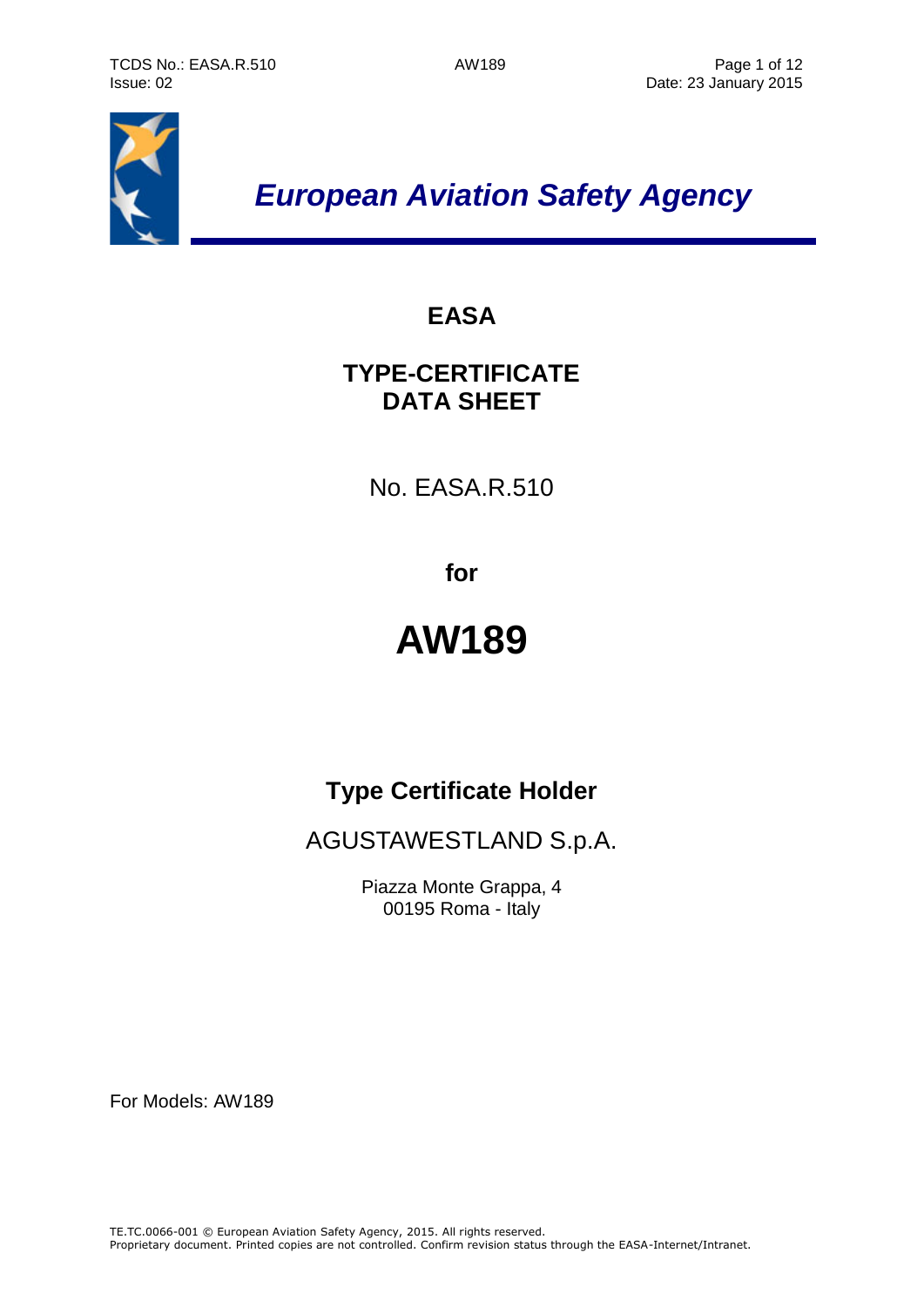Intentionally left blank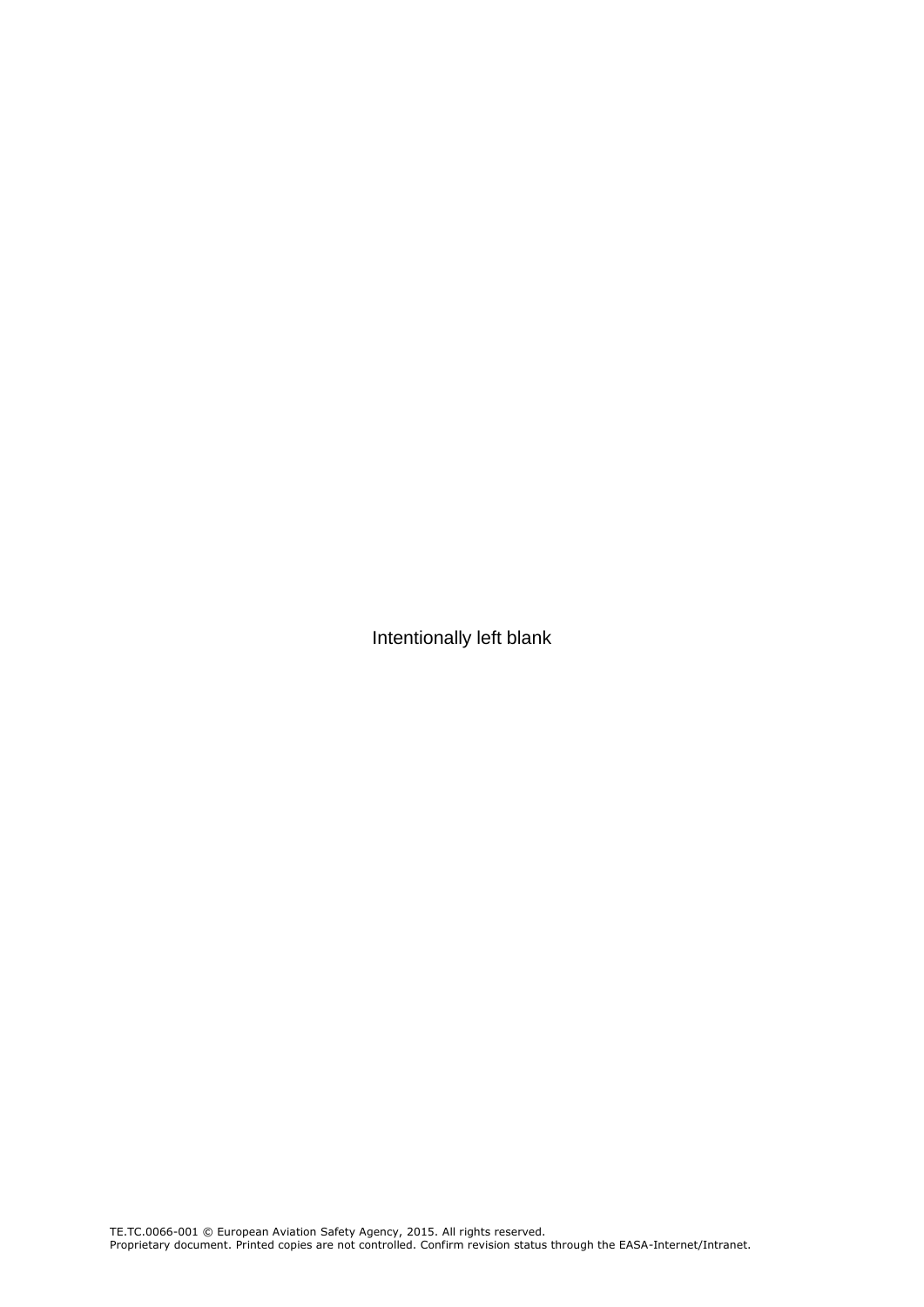### **TABLE OF CONTENTS**

| 3. Manufacturer |  |
|-----------------|--|
|                 |  |
|                 |  |
|                 |  |
|                 |  |
|                 |  |
|                 |  |
|                 |  |
|                 |  |
|                 |  |
|                 |  |
|                 |  |
|                 |  |
|                 |  |
|                 |  |
|                 |  |
|                 |  |
|                 |  |
|                 |  |
|                 |  |
|                 |  |
|                 |  |
|                 |  |
|                 |  |
|                 |  |
|                 |  |
|                 |  |
|                 |  |
|                 |  |
|                 |  |
|                 |  |
|                 |  |
|                 |  |
|                 |  |
|                 |  |
|                 |  |
|                 |  |
|                 |  |
|                 |  |
|                 |  |
|                 |  |
|                 |  |
|                 |  |
|                 |  |
|                 |  |
|                 |  |
|                 |  |
|                 |  |
|                 |  |

TE.TC.0066-001 © European Aviation Safety Agency, 2015. All rights reserved.<br>Proprietary document. Printed copies are not controlled. Confirm revision status through the EASA-Internet/Intranet.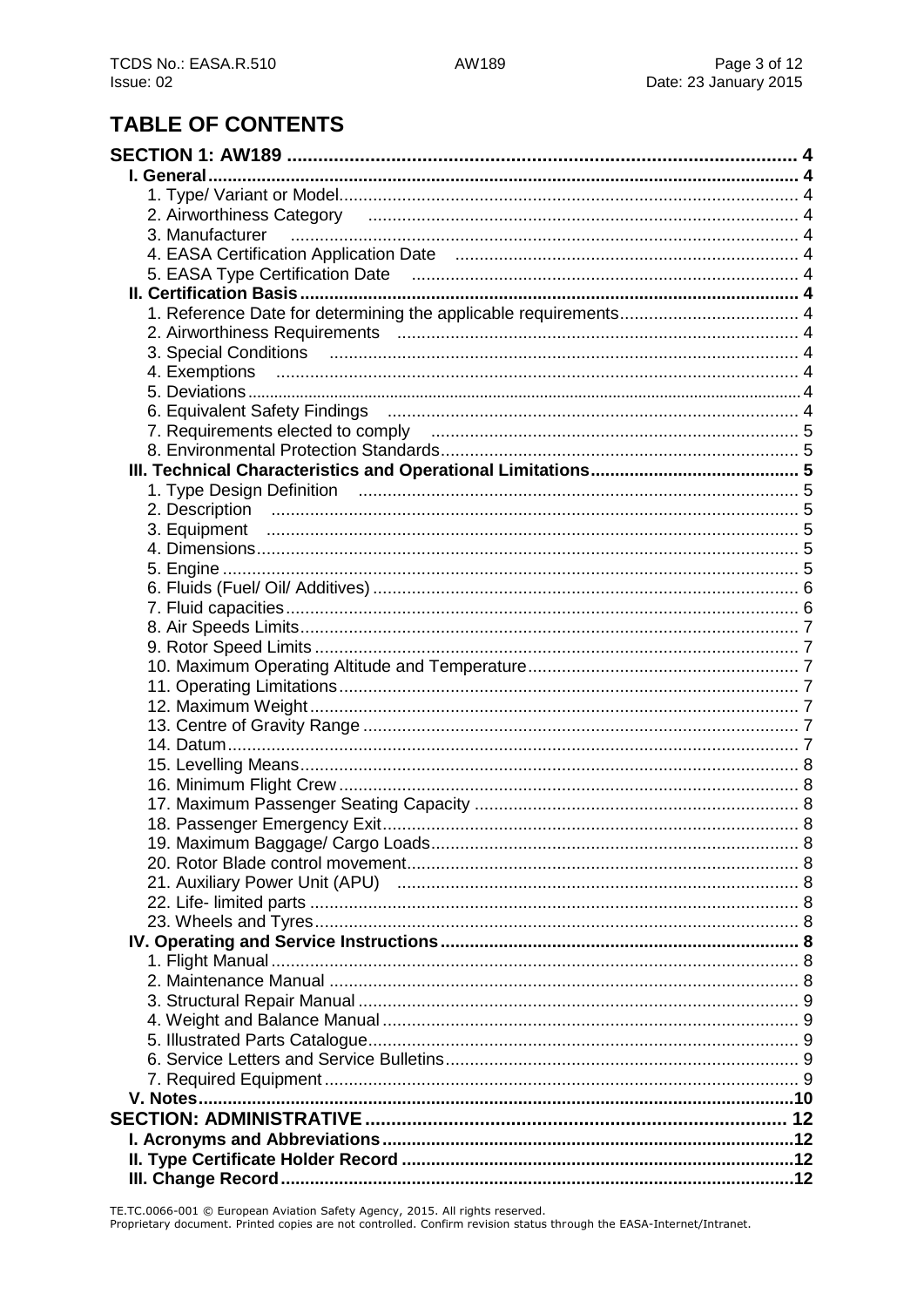#### <span id="page-3-0"></span>**SECTION 1: AW189**

#### <span id="page-3-1"></span>**I. General**

<span id="page-3-3"></span><span id="page-3-2"></span>

| 1. Type/ Variant or Model              |                                    |
|----------------------------------------|------------------------------------|
|                                        |                                    |
| 1.1 Type                               | AW189                              |
| 1.2 Model                              | AW189                              |
| 1.3 Variant                            | N/A                                |
| 2. Airworthiness Category              | Large Rotorcraft, Category A and B |
| 3. Manufacturer                        | AGUSTAWESTLAND S.p.A. (see Note 2) |
| 4. EASA Certification Application Date | May 12 <sup>nd</sup> , 2011        |
| 5. EASA Type Certification Date        | February 7 <sup>th</sup> 2014      |

#### <span id="page-3-7"></span><span id="page-3-6"></span><span id="page-3-5"></span><span id="page-3-4"></span>**II. Certification Basis**

<span id="page-3-8"></span>

|  |  | 1. Reference Date for determining the applicable requirements |
|--|--|---------------------------------------------------------------|
|  |  |                                                               |

<span id="page-3-10"></span><span id="page-3-9"></span>

|                               | May 12th, 2011                                                                                                                                             |
|-------------------------------|------------------------------------------------------------------------------------------------------------------------------------------------------------|
| 2. Airworthiness Requirements | CS-29 Amendment 2, dated 17 November 2008                                                                                                                  |
|                               | CS-29 Amendment 3, dated 11 December 2012 (for<br>rescue hoist installation and affected areas only)                                                       |
| 3. Special Conditions         | "Automatic Search Modes (ASM) certification" (see<br>CRI B-03)                                                                                             |
|                               | "Extended Take-Off Power Duration (EP, 30 min All<br>Engines Operating)" (see CRI E-07)                                                                    |
|                               | "Loss of Oil from Gearboxes Utilising a Pressurised<br>Lubrication System" (see CRI E-09)                                                                  |
|                               | "HIRF Protection" in accordance with JAA Interim<br>Policy INT/POL/27&29/1, issue 3 dated 01-10-2003<br>(see CRI F-01)                                     |
|                               | "Essential APU Installation in Large Rotorcraft" (see<br>CRI J-01)                                                                                         |
| 4. Exemptions                 | N/A                                                                                                                                                        |
| 5. Deviations                 | Temporary Deviation on CS29.1305(a)(25) and<br>CS1309(c) ("MGB OEI 30 seconds rating counter<br>and automatic reduction", as per CRI F-17) (see<br>Note 7) |
| 6. Equivalent Safety Findings | "Passenger access to each Emergency Exit" (see<br><b>CRI D-03)</b>                                                                                         |
|                               | "Passenger Emergency Exits - other than Side-Of-<br>Fuselage" (see CRI D-04)                                                                               |
|                               | "Emergency Exit Signs" (see CRI D-06)                                                                                                                      |
|                               | "Ditching Emergency Exits for Passengers" (see CRI<br>$D-07$                                                                                               |
|                               |                                                                                                                                                            |

<span id="page-3-13"></span><span id="page-3-12"></span><span id="page-3-11"></span>E.T013-01 © European Aviation Safety Agency, 2015. All rights reserved.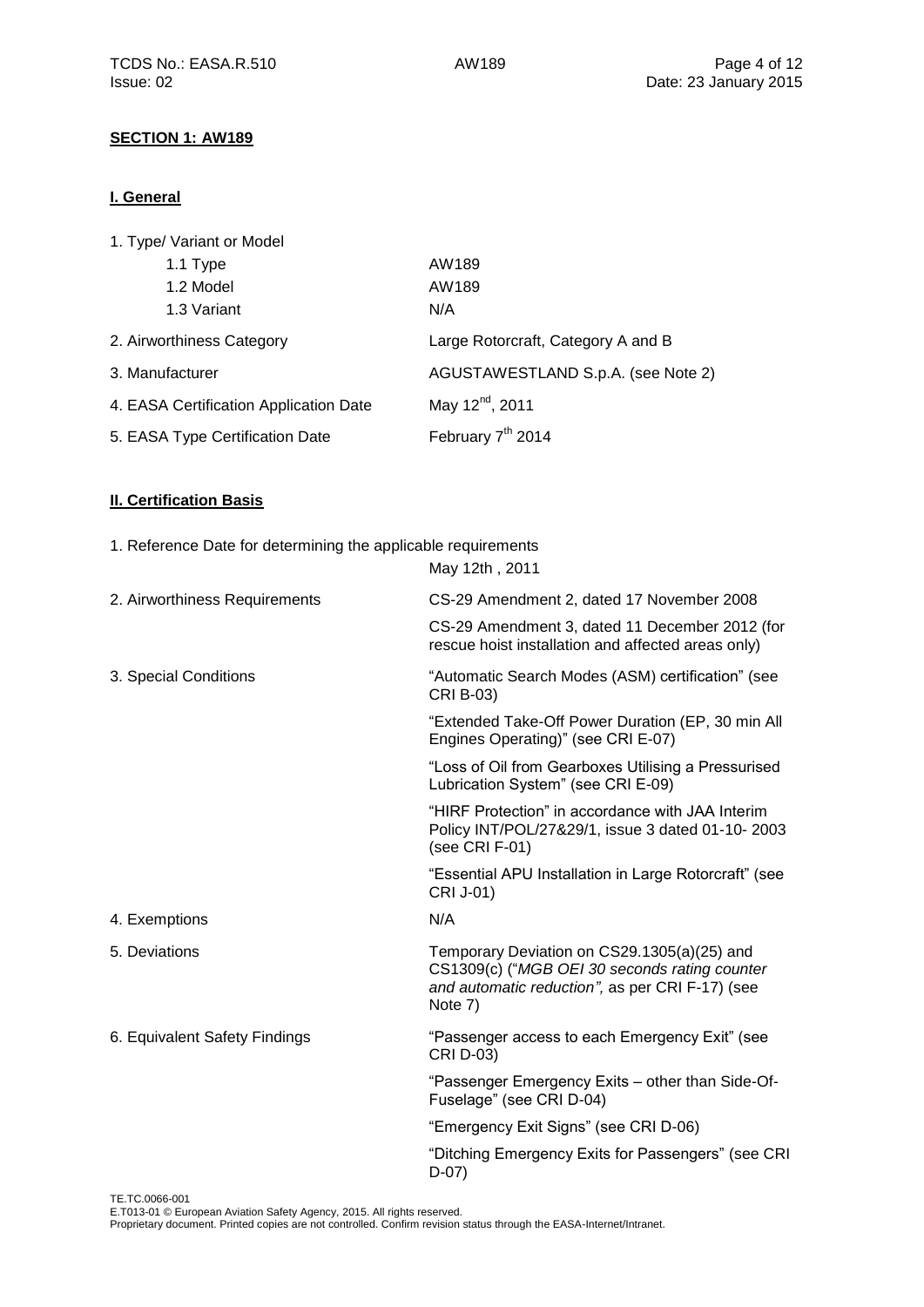"Ferry Flight Configuration" (see CRI D-08)

"Main Aisle Width" (see CRI D-10)

"Hoist Installation" (see CRI D-11)

"Power Index Indicator" (see CRI F-15)

"H-V Envelope and RFM Charts" (see CRI F-16)

"Airspeed indicators green arcs" (see CRI G-02)

"Main Gearbox OEI 30 seconds counter and automatic reduction" (see CRI F-18) (see Note 8)

<span id="page-4-0"></span>7. Requirements elected to comply CS36 Amdt3 (See CRI A-01)

<span id="page-4-1"></span>8. Environmental Protection Standards

Noise Requirements

Chapter 1 of ICAO Annex 16, Volume I, amendment 10, Part II to the Chicago Convention (and as implemented in CS-36 Amendment 3). (For details of the certification noise levels see TCDSN-EASA.R.510)

Emission requirements Chapter 2 of ICAO Annex 16 Volume II, amendment 6, Part II to the Chicago Convention (as implemented in CS-34 Amendment 1).

#### <span id="page-4-2"></span>**III. Technical Characteristics and Operational Limitations**

<span id="page-4-6"></span><span id="page-4-5"></span><span id="page-4-4"></span><span id="page-4-3"></span>

|                | 1. Type Design Definition | AW Doc. No. 189G0000P002                                                                                                                                                                                       |                                |                                                 |
|----------------|---------------------------|----------------------------------------------------------------------------------------------------------------------------------------------------------------------------------------------------------------|--------------------------------|-------------------------------------------------|
| 2. Description |                           | Large twin-engine helicopter having a conventional<br>configuration with a 5-blades fully articulated main<br>rotor, a 4-blades fully articulated tail rotor and a<br>tricycle retractable wheel landing gear. |                                |                                                 |
| 3. Equipment   |                           | As per compliance with certification basis and<br>included in Type Design Definition Document                                                                                                                  |                                |                                                 |
|                | 4. Dimensions             |                                                                                                                                                                                                                |                                |                                                 |
|                | 4.1 Fuselage              | Length<br>Width<br>Height                                                                                                                                                                                      | 14600 mm<br>3020 mm<br>4040 mm |                                                 |
|                | 4.2 Main Rotor            | 5 blades                                                                                                                                                                                                       |                                | Diameter 14600 mm                               |
|                | 4.3 Tail Rotor            | 4 blades                                                                                                                                                                                                       | Diameter 2900 mm               |                                                 |
| 5. Engine      |                           |                                                                                                                                                                                                                |                                |                                                 |
|                | 5.1 Model                 | General Electric CT7-2E1                                                                                                                                                                                       |                                |                                                 |
|                | 5.2 Type Certificate      | EASA IM.E.010 (FAA E8NE)                                                                                                                                                                                       |                                |                                                 |
|                | 5.3 Limitations           |                                                                                                                                                                                                                |                                | Ref. to GE Operating Instructions No. GEK112766 |
|                |                           |                                                                                                                                                                                                                |                                |                                                 |

<span id="page-4-7"></span>5.3.1 Installed Engine Limits

|            | <b>RATING</b>     | <b>MAX ITT</b><br>[°C] | <b>MAX NG</b><br>[% - RPM] | <b>MAX NF</b><br>$[M - RPM]$ |
|------------|-------------------|------------------------|----------------------------|------------------------------|
|            | Continuous        | 942                    | 102.7 - 42843              | 104 - 20192                  |
| <b>AEO</b> | Take-off 5 min    | 968                    | 102.7 - 42843              |                              |
| OEI        | Continuous        | 968                    | 102.7 - 42843              | 104 - 20192                  |
|            | $2.5 \text{ min}$ | 1078                   | 105 - 41905                |                              |

5.3.2 Transmission Torque Limits

TE.TC.0066-001

E.T013-01 © European Aviation Safety Agency, 2015. All rights reserved.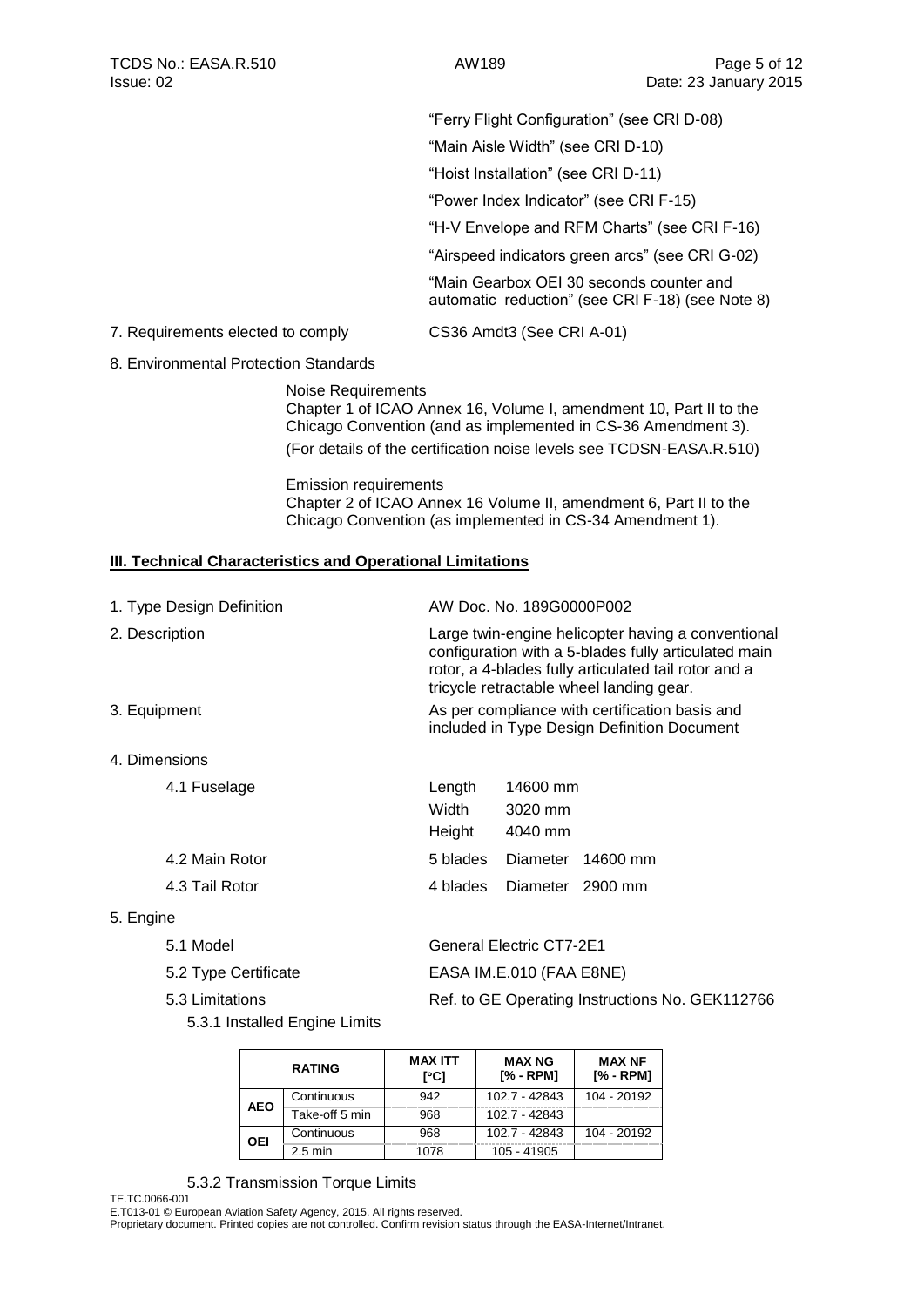|            | <b>RATING</b>             | <b>MAX TORQUE</b><br>[% 1 | <b>INPUT SPEED</b><br>[RPM] |
|------------|---------------------------|---------------------------|-----------------------------|
| <b>AEO</b> | <b>Maximum Continuous</b> | $2 \times 100$            | 21420                       |
|            | 30 min                    | $2 \times 116$ (*)        | 21420                       |
| <b>OEI</b> | Maximum Continuous        | 1 x 135                   | 21420                       |
|            | $2.5 \text{ min}$         | $1 \times 164$ (**)       | 21420                       |

(\*) For airspeeds less than 90 KIAS. For airspeeds greater than 90KIAS refer to RFM. (\*\*) Between 155% and 164% is allowed for 30 sec and once per 2.5 min event

#### <span id="page-5-0"></span>6. Fluids (Fuel/ Oil/ Additives)

| 6.1 Fuel      |                   | JET A, JET A1, JP5, JP8, JP8+100 (for code no.<br>specification and more details refer to Rotorcraft<br>Flight Manual) |
|---------------|-------------------|------------------------------------------------------------------------------------------------------------------------|
| 6.2 Oil       | Transmissions     | AEROSHELL TURBO OIL 555 (DoD-L-85734). No<br>different specification or brand is allowed)                              |
|               | Engine            | Ref. to GE Operating Instructions No. GEK112766                                                                        |
|               | APU               | MIL-PRF-23699, MIL-PRF-7808                                                                                            |
|               | <b>Hydraulics</b> | MIL-PRF-83282, MIL-PRF-5606 (as alternative)                                                                           |
| 6.3 Additives |                   | Kathon FP 1.5, MIL-DTL-27686, MIL-DTL-85470,<br>MIL-I-25017, Biobor JF                                                 |
| 6.4 Coolant   |                   | R134a                                                                                                                  |

#### <span id="page-5-1"></span>7. Fluid capacities

7.1 Fuel

|                                                                                             | <b>Total A/C capacity</b><br>litres (Kg (*)) | Unusable<br>litres $(Kg(*)$ |
|---------------------------------------------------------------------------------------------|----------------------------------------------|-----------------------------|
| Two main fuel tanks (LH and RH)                                                             | 1303 (1042)                                  | 24 (19)                     |
| Two main fuel tanks (LH and RH)<br>plus Forward Tanks                                       | 1541 (1233)                                  | 28 (22)                     |
| Two main fuel tanks (LH and RH)<br>plus Auxiliary Central Tank                              | 1825 (1460)                                  | 30(24)                      |
| Two main fuel tanks (LH and RH)<br>plus Forward Tanks plus Auxiliary<br><b>Central Tank</b> | 2063 (1650)                                  | 34 (27)                     |
| Extended Range (see Note 5)<br>Two main fuel tanks (LH and RH)<br>Plus under belly tanks    | 2569 (2055)                                  | 9(7)                        |

(\*) Considering a medium density between different fuels of 0.8Kg/l

#### 7.2 Oil

|                                                     | Quantity<br>litres (kg)                                                                  |
|-----------------------------------------------------|------------------------------------------------------------------------------------------|
| ENGINE (each)                                       | min 3.6 (3.59) - max 5.5 (5.49)                                                          |
| MAIN GEARBOX (min/max)                              | min 21.5 (21.46) - max 27 (26.95)<br>$(24.5 + 2.5$ for oil cooler, oil ducts and filter) |
| INTERMEDIATE GEARBOX                                | 1.22(1.217)                                                                              |
| <b>TAIL GEARBOX</b>                                 | 1.87 (1.866)                                                                             |
| <b>HYDRAULIC</b><br>(per each Power Control Module) | 3.20(2.72)                                                                               |

TE.TC.0066-001

E.T013-01 © European Aviation Safety Agency, 2015. All rights reserved.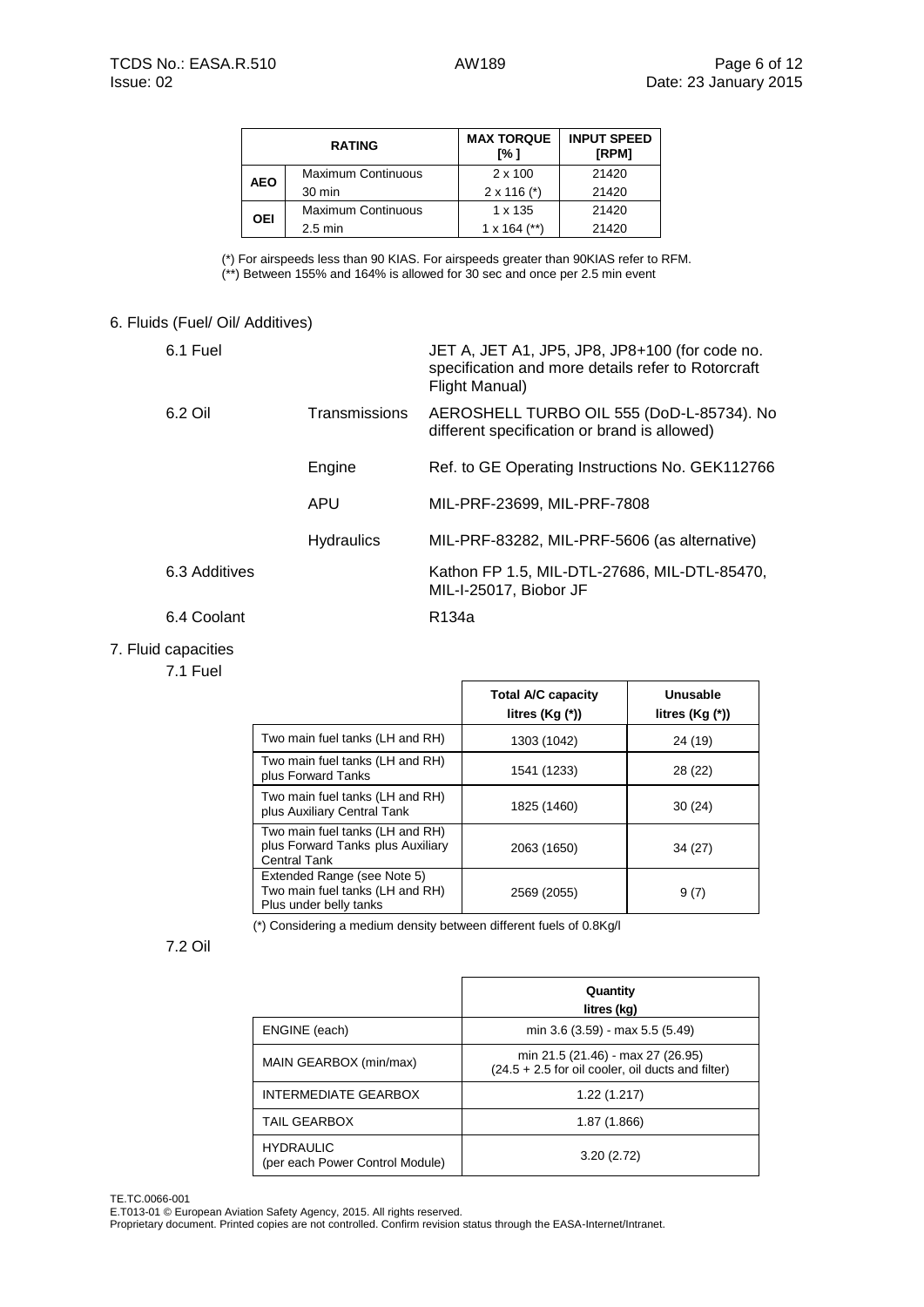#### 7.3 Coolant system capacity 2.9 kg

<span id="page-6-0"></span>

| VNE (VFR Night / IFR Single Pilot) Power On AEO VNE Power On AEO-20 kts |  |
|-------------------------------------------------------------------------|--|
| For reduction of the VNE with altitude, OAT and weight, see RFM.        |  |

<span id="page-6-1"></span>9. Rotor Speed Limits

| Power On AEO                        |              |         |  |  |  |
|-------------------------------------|--------------|---------|--|--|--|
| <b>Condition</b><br>(RPM)<br>$(\%)$ |              |         |  |  |  |
| Minimum Continuous                  | 284.75       | 100.0   |  |  |  |
| Maximum Continuous                  | 296.14       | 104.0   |  |  |  |
|                                     | Power On OEI |         |  |  |  |
| <b>Condition</b><br>(RPM)<br>(%)    |              |         |  |  |  |
| Minimum Cautionary                  | 256.28       | 90.0    |  |  |  |
| Minimum Continuous                  | 284.75       | 100.0   |  |  |  |
| Maximum Continuous                  | 296.14       | 104.0   |  |  |  |
| <b>Power Off</b>                    |              |         |  |  |  |
| <b>Condition</b>                    | (RPM)        | $(\% )$ |  |  |  |
| Minimum Continuous                  | 256.28       | 95.0    |  |  |  |
| Maximum Continuous                  | 313.23       | 110.0   |  |  |  |

<span id="page-6-4"></span>See RFM for additional rotor speed limitations

#### <span id="page-6-2"></span>10. Maximum Operating Altitude and Temperature

<span id="page-6-3"></span>

| 10.1 Altitude               | Maximum operating altitude 10000 ft<br>(pressure/density altitude whichever occurs first)<br>Maximum Take-off and Landing altitude 8000 ft        |
|-----------------------------|---------------------------------------------------------------------------------------------------------------------------------------------------|
|                             | (pressure/density altitude whichever occurs first)                                                                                                |
| 10.2 Temperature            | $-40^{\circ}$ C ÷ +55°C (ISA+40°C)                                                                                                                |
|                             | -15°C $\div$ +55°C (ISA+40°C) for Cat. A operations                                                                                               |
|                             | For variation of Temperature limitations with altitude,<br>see the RFM and applicable supplement                                                  |
| 11. Operating Limitations   | VFR/IFR day and night operations in non-icing<br>conditions                                                                                       |
|                             | Flight into known IMC condition is prohibited for<br>single pilot operations in IFR.                                                              |
| 12. Maximum Weight          |                                                                                                                                                   |
| 12.1 Take-off and Landing   | 8300 kg (see Note 4)                                                                                                                              |
| 12.2 Taxi and Towing        | 8350 kg (see Note 4)                                                                                                                              |
| 13. Centre of Gravity Range | Refer to the approved RFM                                                                                                                         |
| 14. Datum                   | Longitudinal Datum (STA 0) is located at 2830 mm<br>forward to the front jack point                                                               |
|                             | On the Extended Range configuration (see Note 5)<br>the longitudinal datum line (STA 0) is located at<br>3009 mm forward to the front jack point. |

<span id="page-6-6"></span><span id="page-6-5"></span>TE.TC.0066-001

E.T013-01 © European Aviation Safety Agency, 2015. All rights reserved.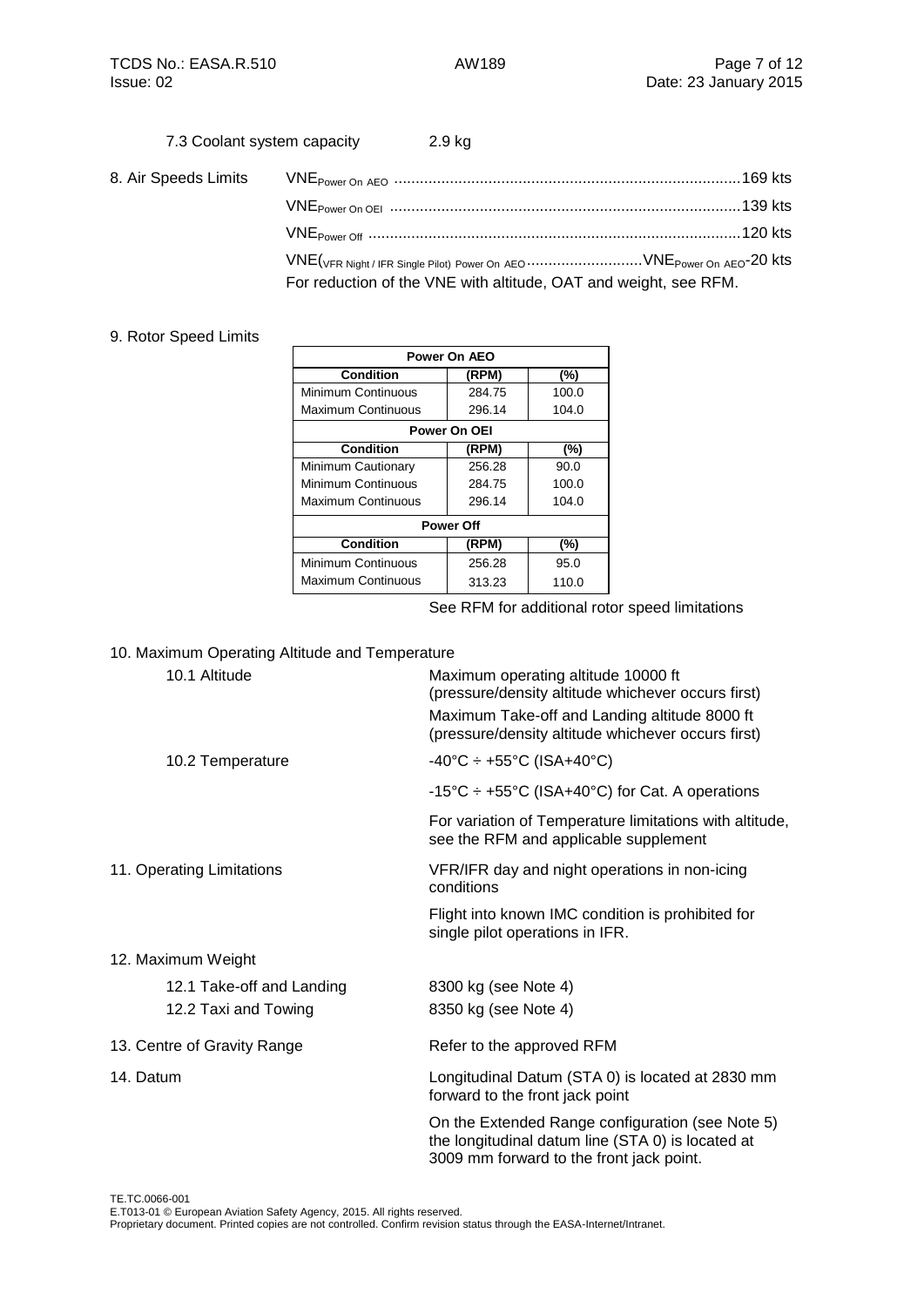<span id="page-7-2"></span><span id="page-7-1"></span><span id="page-7-0"></span>

| TCDS No.: EASA.R.510<br>Issue: 02      | AW189                                                                                                                                                                                                                                                                                               | Page 8 of 12<br>Date: 23 January 2015 |
|----------------------------------------|-----------------------------------------------------------------------------------------------------------------------------------------------------------------------------------------------------------------------------------------------------------------------------------------------------|---------------------------------------|
|                                        | Lateral Datum (BL 0) is located at +/- 275 mm<br>inboard of LH/RH front jack points                                                                                                                                                                                                                 |                                       |
| 15. Levelling Means                    | Plumb line from ceiling reference point to index plate<br>on floor of passenger cabin                                                                                                                                                                                                               |                                       |
| 16. Minimum Flight Crew                | One (1) for VFR day and Two (2) for VFR night and<br>IFR.                                                                                                                                                                                                                                           |                                       |
|                                        | Single pilot VFR night and IFR operations are<br>allowed under conditions and limitations included in<br>the Supplement 3 of the RFM.                                                                                                                                                               |                                       |
|                                        | For Cat. A operations, two (2) pilots are required if<br>take-off and landing is to be carried out from the left<br>seat.<br>For NVG operations, two (2) pilots or one (1) pilot<br>and one (1) crew member are required. Both pilot<br>and crew member must be equipped with NVGs<br>(see Note 3). |                                       |
| 17. Maximum Passenger Seating Capacity | 19                                                                                                                                                                                                                                                                                                  |                                       |
| 18. Passenger Emergency Exit           | 10, 1 for pilot, 1 for co-pilot, 4 on each side of the<br>passenger cabin                                                                                                                                                                                                                           |                                       |
| 19. Maximum Baggage / Cargo Loads      | 300Kg located in the Baggage/Cargo compartment                                                                                                                                                                                                                                                      |                                       |
| 20. Rotor Blade control movement       | For rigging information, refer to Maintenance Manual                                                                                                                                                                                                                                                |                                       |
| 21. Auxiliary Power Unit (APU)         | one Microturbo model e-APU60 model 342 (TSO<br>EASA.21O.10045083)                                                                                                                                                                                                                                   |                                       |
| 22. Life-limited parts                 | refer to the Airworthiness Limitation Section (ALS) of<br>the Maintenance Manual                                                                                                                                                                                                                    |                                       |
| 23. Wheels and Tyres                   | MLG wheel assembly with 24x7.7 tubeless tyres                                                                                                                                                                                                                                                       |                                       |
|                                        | NLG wheel assembly with 14.5x5.5 tubeless tyres                                                                                                                                                                                                                                                     |                                       |

#### <span id="page-7-8"></span><span id="page-7-7"></span><span id="page-7-6"></span><span id="page-7-5"></span><span id="page-7-4"></span><span id="page-7-3"></span>**IV. Operating and Service Instructions**

<span id="page-7-10"></span><span id="page-7-9"></span>

| 1. Flight Manual      | Doc. No. 189G0290X002 approved by EASA on<br>31/01/2014 or later approved revision (see Note 6)                                                                                                                       |
|-----------------------|-----------------------------------------------------------------------------------------------------------------------------------------------------------------------------------------------------------------------|
| 2. Maintenance Manual | "AW189 Maintenance Planning Information"<br>Doc. No. 89-A-AMPI-00-P (includes Chapter 4 ALS<br>approved by EASA on 05/02/2014 or later approved<br>revision and Chapter 5 with Scheduled Maintenance<br>Requirements) |
|                       | "Maintenance Review Board Report for AW189<br>Helicopter"<br>Doc. No. 189G0000M006                                                                                                                                    |
|                       | "AW189 Maintenance Publication"<br>Doc. No. 89-A-AMP-00-X                                                                                                                                                             |
|                       | "AW189 Material Data Information"<br>Doc. No. $89-A-AMDI-00-X$                                                                                                                                                        |
|                       | "AW189 Corrosion Control Publication"<br>Doc. No. 89-A-ACCP-00-X                                                                                                                                                      |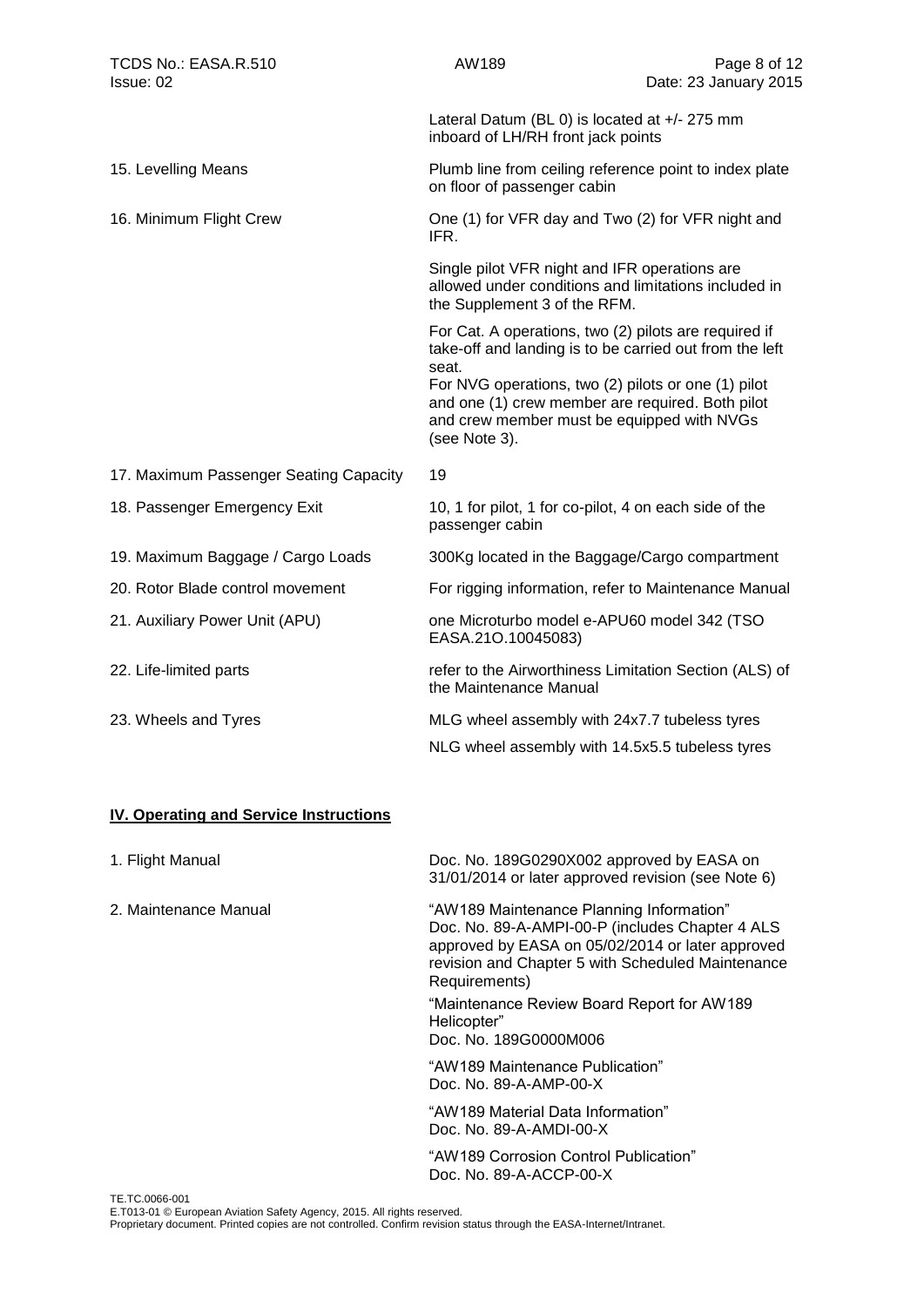"AW189 Fault Isolation Publication" Doc. No. 89-A-AFIP-00-X

"AW189 Wiring Data Publication" Doc. No. 89-A-AWDP-00-X

Component Maintenance Manual as applicable

<span id="page-8-0"></span>3. Structural Repair Manual "AW189 Structural Repair Publication" Doc. No. 89-A-ASRP-00-X

> "AW189 Component Repair and Overhaul Publication" Doc. No. 89-A-CR&OP-00-X

<span id="page-8-1"></span>4. Weight and Balance Manual refer to the Section 6 of the RFM and applicable supplements

<span id="page-8-2"></span>5. Illustrated Parts Catalogue "AW189 Illustrated Tool and Equipment Publication" Doc. No. 89-A-ITEP-00-X

> "AW189 Illustrated Part Data" Doc. No. 89-A-IPD-00-X

<span id="page-8-3"></span>6. Service Letters and Service Bulletins As published by AgustaWestland

<span id="page-8-4"></span>7. Required Equipment The installation of the followings is mandatory for IFR/VFR night Single Pilot Operations (see Supplement 3 of the RFM):

- Quick Reference Handbook (QRH) Doc. No. 189G0290X003, latest issue.
- Map/QRH holder P/N 8G2510F00211.
- Traffic Advisory System TCAS II (see RFM Supplement 8).

The installation of the followings is mandatory for Ditching Operations (see RFM Supplement 6):

- Life rafts (life rafts P/N 8G2560F00511 have been approved for use by AW. The use of other life raft installations must be in accordance with CS/FAR 29 and must be approved)
- Survival type Emergency Locator Transmitter
- Life preservers (the following life preservers installations have been approved by AW: 8G2560F00611, 8G2560F00711, 8G2560F00811. Different life preserver installations must be in accordance with CS/FAR 29 and must be approved).

The installation of the followings is mandatory for Night Vision Goggles Operations (see RFM Supplement 14):

- Aviator's Night Vision Goggles as specified in 189G3360A001 "AW189 NVG Compatibility Reference Handbook"
- Helmet with NVG mount suitable for NVG Model being used
- Cockpit/Cabin physical separation device as defined in 189G3360A001 "AW189 NVG Compatibility Reference Handbook".

Refer to EASA Approved Rotorcraft Flight Manual and related supplements for other approved mandatory and optional equipment.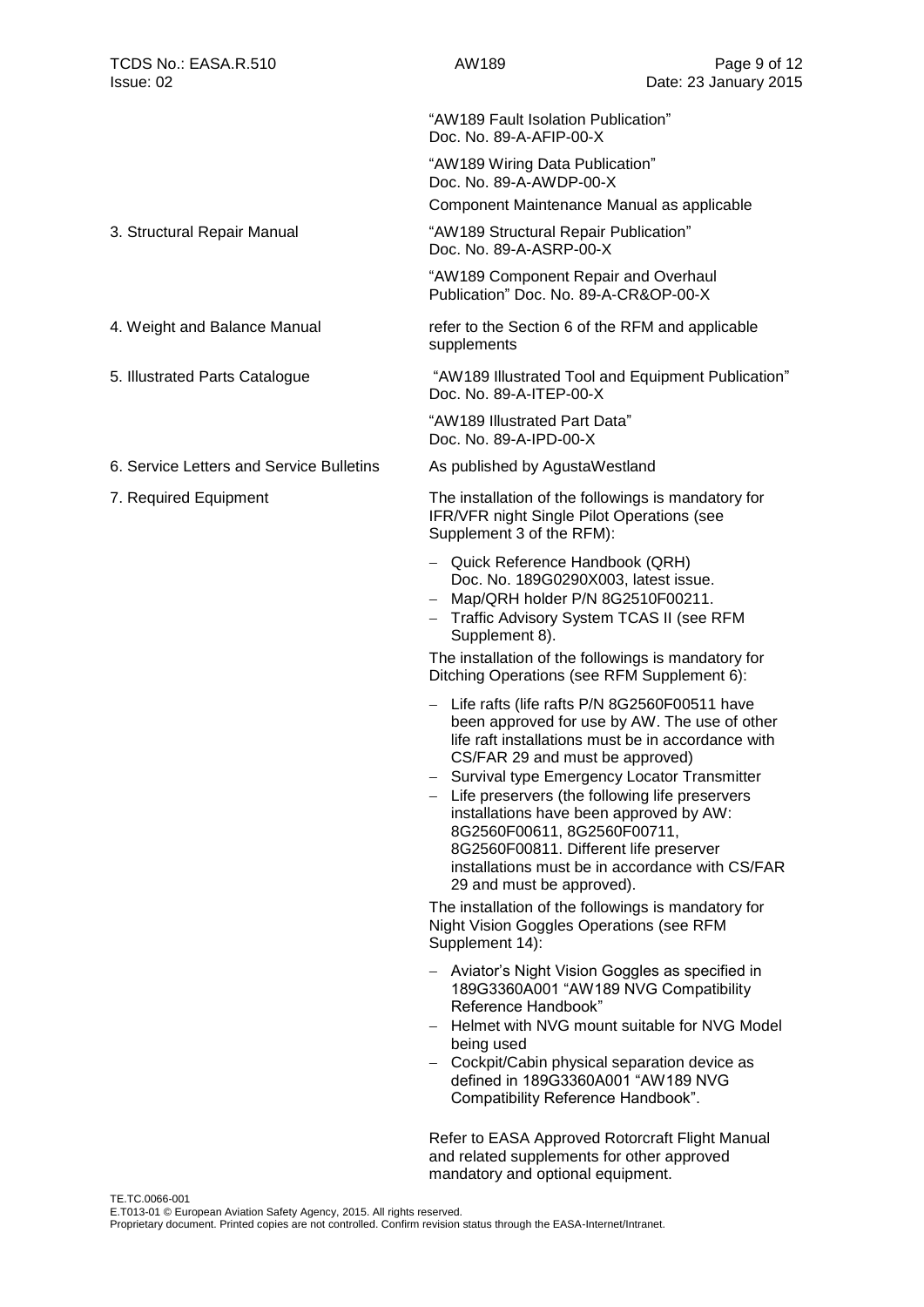<span id="page-9-0"></span>

| TCDS No.: EASA.R.510<br>Issue: 02    | AW189                                                                                                                                                                                                                                                                                                         | Page 10 of 12<br>Date: 23 January 2015                                                                                                                                                                    |
|--------------------------------------|---------------------------------------------------------------------------------------------------------------------------------------------------------------------------------------------------------------------------------------------------------------------------------------------------------------|-----------------------------------------------------------------------------------------------------------------------------------------------------------------------------------------------------------|
| V. Notes                             |                                                                                                                                                                                                                                                                                                               |                                                                                                                                                                                                           |
| 1. Serial Numbers                    | 49007 and subsequent manufactured by<br>AgustaWestland S.p.A. - Italy                                                                                                                                                                                                                                         |                                                                                                                                                                                                           |
|                                      | 89001 and subsequent manufactured by<br>AgustaWestland S.p.A. - Italy (see Note 5)                                                                                                                                                                                                                            |                                                                                                                                                                                                           |
|                                      | 91001 and subsequent manufactured by<br>AgustaWestland Ltd. - UK                                                                                                                                                                                                                                              |                                                                                                                                                                                                           |
|                                      | 92001 and subsequent manufactured by<br>AgustaWestland Ltd - UK (see Note 5)                                                                                                                                                                                                                                  |                                                                                                                                                                                                           |
| 2. Manufacturer                      | <b>AGUSTAWESTLAND S.p.A</b><br>Piazza Monte Grappa, 4<br>00195 Roma - Italy                                                                                                                                                                                                                                   |                                                                                                                                                                                                           |
|                                      | <b>AGUSTAWESTLAND Ltd</b><br>Lysander Road,<br>Yeovil, Somerset<br>BA20 2YB, UK                                                                                                                                                                                                                               |                                                                                                                                                                                                           |
| 3. NVG Operations                    | Night Vision Goggle Operations are permitted<br>14. The aircraft configuration involving<br>internal/external emitting/reflecting equipment<br>approved for use with NVG is described in the<br>Report N. 189G3360A001 « AW189 NVG<br>AgustaWestland document 189G3360E001<br>« AW189 Helicopter NVG Policy » | according to RFM 189G0290X002 Supplement No.<br>Compatibility Reference Handbook ». Subsequent<br>modifications and deviations to the NVG helicopter<br>configuration shall be managed in accordance with |
| 4. Maximum Weight                    | RFM Supplement 21, permits operations at the<br>following weight:                                                                                                                                                                                                                                             | Installation of Drawing 8G0000F00111, according to                                                                                                                                                        |
|                                      | 4.1 Take-off and Landing 8600 kg                                                                                                                                                                                                                                                                              |                                                                                                                                                                                                           |
|                                      | 4.2 Taxi and Towing                                                                                                                                                                                                                                                                                           | 8650 kg                                                                                                                                                                                                   |
| 5. Extended Range Configuration      | 8G0000X00831 and Drawing 8G0000X00931                                                                                                                                                                                                                                                                         | According to RFM Supplement 22, as per Drawing                                                                                                                                                            |
| 6. Rotorcraft Flight Manual Revision | Installation"                                                                                                                                                                                                                                                                                                 | RFM 189G0290X002 Issue 1 Rev.2 and subsequent<br>approved revisions are not applicable to AW189<br>aircraft up to s/n 49022 until embodiment of BT 189-<br>013 "Avionic Flight Software Release Phase 2.0 |
|                                      | applicable.                                                                                                                                                                                                                                                                                                   | For aircrfaft up to s/n 49022 not embodying BT 189-<br>013, RFM 189G0290X002 Issue 1 Rev.1 remains                                                                                                        |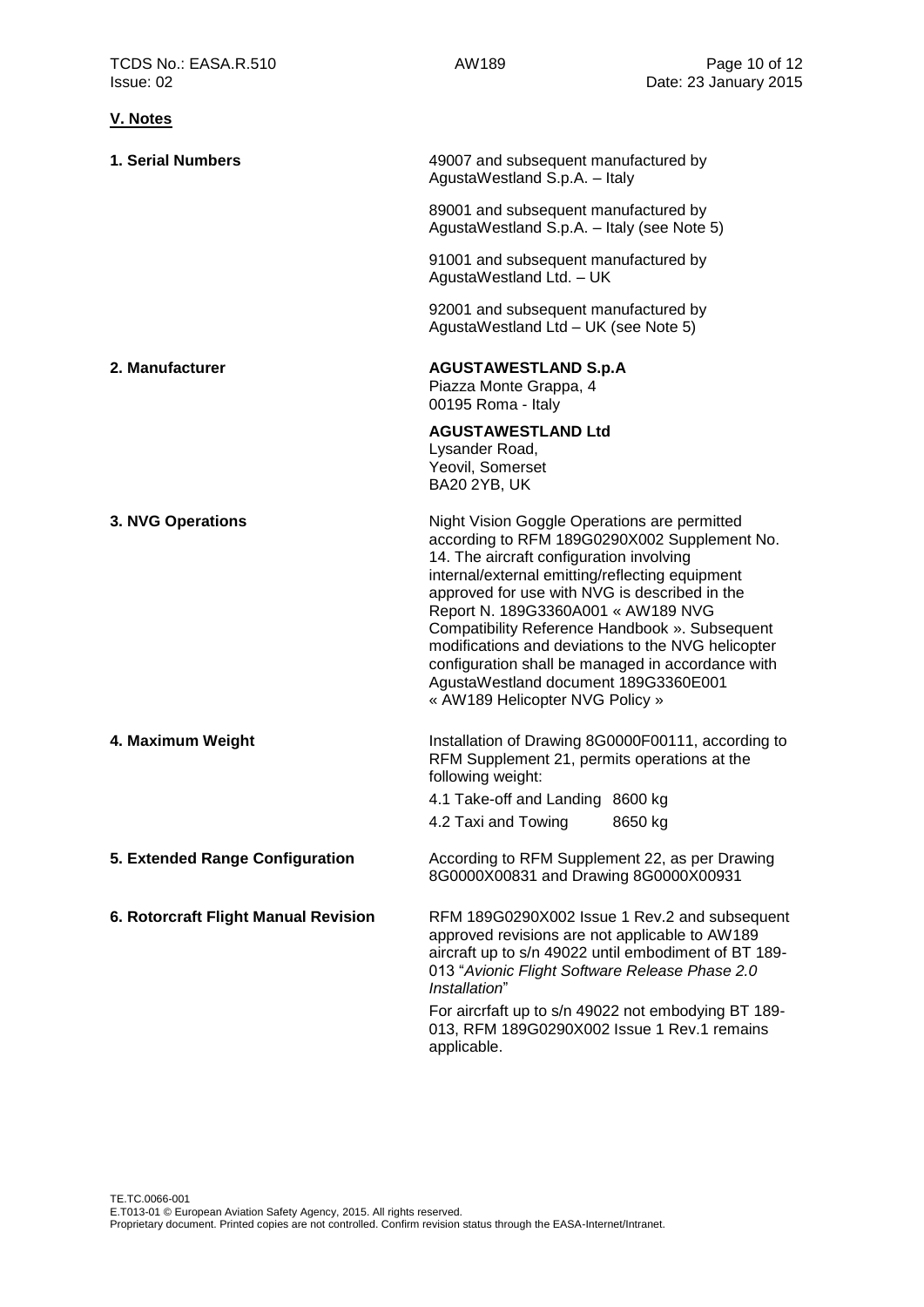*Software Release Phase 2.0 Installation*".

| <b>7. Temporary Deviation</b> | Temporary Deviation on CS29.1305(a)(25) and<br>CS1309(c) "MGB OEI 30 seconds rating counter<br>and automatic reduction" (as per CRI F-17) is<br>applicable to AW189 aircraft up to s/n 49022 until<br>embodiment of BT 189-013 "Avionic Flight Software<br>Release Phase 2.0 Installation". |
|-------------------------------|---------------------------------------------------------------------------------------------------------------------------------------------------------------------------------------------------------------------------------------------------------------------------------------------|
| 8. Equivalent Safety Finding  | The applicability to AW189 aircraft up to s/n 49022<br>of the Equivalent Safety Finding "Main Gearbox OEI<br>30 seconds counter and automatic reduction", as per<br>CRI F-18, is subject to the previous accomplishment<br>of the applicable parts of BT189-013 "Avionic Flight             |